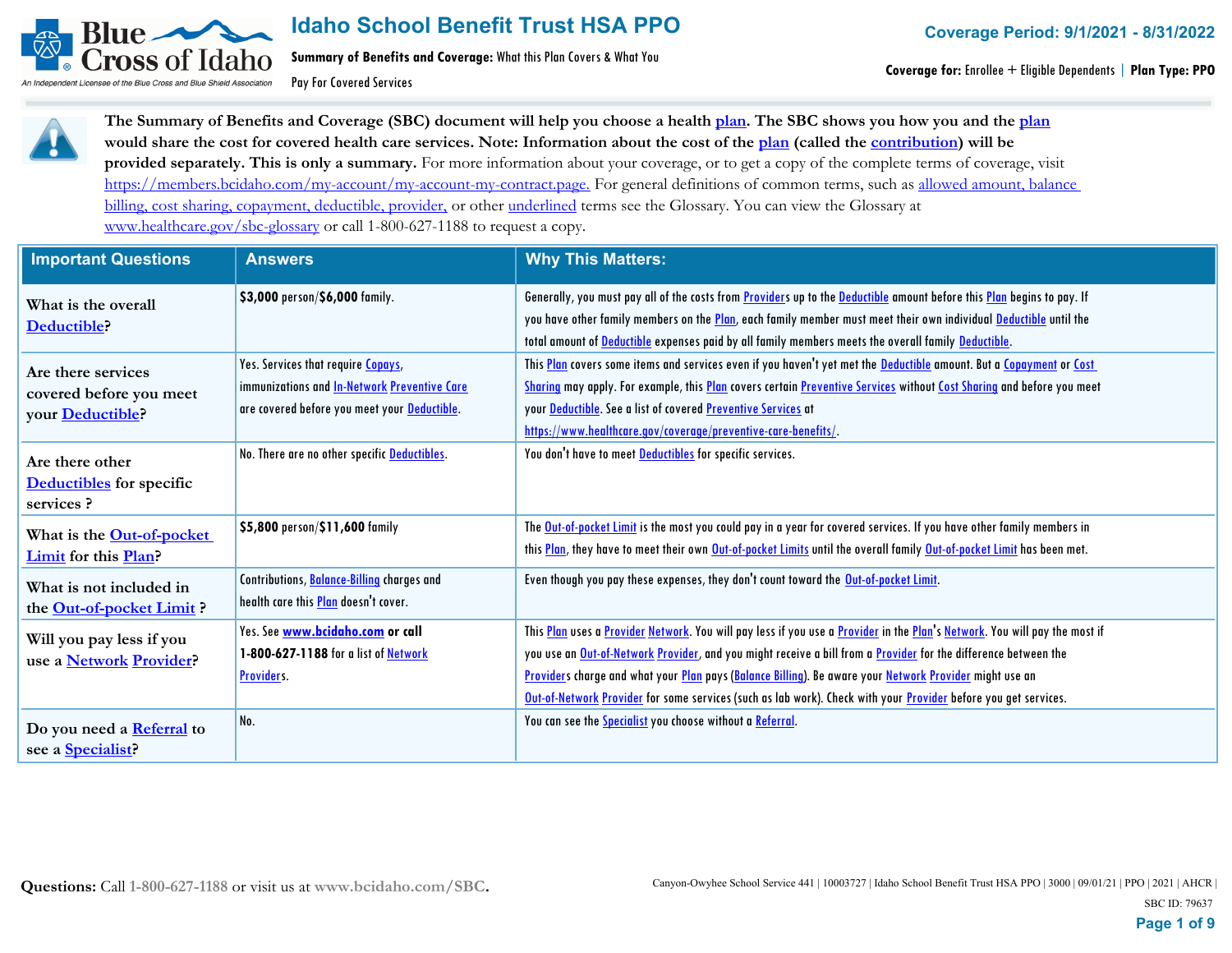

All **copayments** and **cost sharing** costs shown in this chart are after your **deductible** has been met, if a **deductible** applies.

|                                                                                   |                                                  | <b>What You Will Pay</b>         |                                 |                                                                         |  |
|-----------------------------------------------------------------------------------|--------------------------------------------------|----------------------------------|---------------------------------|-------------------------------------------------------------------------|--|
| <b>Common</b>                                                                     |                                                  | <b>Network</b>                   | <b>Out-of-Network</b>           |                                                                         |  |
| <b>Medical Event</b>                                                              | <b>Services You May Need</b>                     | <b>Provider</b>                  | <b>Provider</b>                 | Limitations, Exceptions, & Other Important Information                  |  |
|                                                                                   |                                                  | (You will pay the                | (You will pay the               |                                                                         |  |
|                                                                                   |                                                  | least)                           | most)                           |                                                                         |  |
| If you visit a health                                                             | Primary care visit to treat an injury or illness | 30% Cost Sharing after           | 50% Cost Sharing after          | After Deductible, Cost Sharing may not apply for pediatric physician    |  |
| care provider's                                                                   |                                                  | <b>Deductible</b>                | <b>Deductible</b>               | office visit. Deductible applies to qualifying non-emergency telehealth |  |
| office or clinic                                                                  |                                                  |                                  |                                 | services provided by MDLIVE. Additional telehealth services may be      |  |
|                                                                                   |                                                  |                                  |                                 | provided by your <b>Provider</b> .                                      |  |
|                                                                                   | <b>Specialist visit</b>                          | 30% Cost Sharing after           | 50% Cost Sharing after          | After Deductible, Cost Sharing may not apply for pediatric physician    |  |
|                                                                                   |                                                  | <b>Deductible</b>                | <b>Deductible</b>               | office visit.                                                           |  |
|                                                                                   | <b>Preventive Care/Screening/immunization</b>    | No charge for listed             | No charge for listed            | You may have to pay for services that aren't preventive. Ask your       |  |
|                                                                                   |                                                  | preventive, <b>Screening</b> and | immunizations, 50% Cost         | Provider if the services needed are preventive. Then check what your    |  |
|                                                                                   |                                                  | immunization services.           | <b>Sharing after Deductible</b> | Plan will pay for.                                                      |  |
|                                                                                   |                                                  | Deductible does not              | for preventive and              |                                                                         |  |
|                                                                                   |                                                  | apply.                           | Screening.                      |                                                                         |  |
| If you have a test                                                                | Diagnostic Test (x-ray, blood work)              | 30% Cost Sharing after           | 50% Cost Sharing after          | none                                                                    |  |
|                                                                                   |                                                  | <b>Deductible</b>                | <b>Deductible</b>               |                                                                         |  |
|                                                                                   | Imaging (CT/PET scans, MRIs)                     | 30% Cost Sharing after           | 50% Cost Sharing after          | <b>Preauthorization</b> required.                                       |  |
|                                                                                   |                                                  | <b>Deductible</b>                | <b>Deductible</b>               |                                                                         |  |
| If you need drugs                                                                 | Generic drugs                                    | 30% Cost Sharing after           | 30% Cost Sharing after          | Covers up to a 90 day supply.                                           |  |
| to treat your illness                                                             |                                                  | <b>Deductible</b>                | <b>Deductible</b>               |                                                                         |  |
| or condition<br>More information<br>about <i>prescription</i><br>drug coverage is | Preferred brand drugs                            | 30% Cost Sharing after           | 30% Cost Sharing after          | Covers up to a 90 day supply.                                           |  |
|                                                                                   |                                                  | <b>Deductible</b>                | <b>Deductible</b>               |                                                                         |  |
|                                                                                   | Non-preferred brand drugs                        | 30% Cost Sharing after           | 30% Cost Sharing after          | Covers up to a 90 day supply.                                           |  |
|                                                                                   |                                                  | <b>Deductible</b>                | <b>Deductible</b>               |                                                                         |  |
| available at                                                                      | <b>Specialty Drugs</b>                           | 30% Cost Sharing after           | 30% Cost Sharing after          | Coverage may include limitations and Preauthorization may be            |  |
| www.bcidaho.com                                                                   |                                                  | <b>Deductible</b>                | <b>Deductible</b>               | required.                                                               |  |
| If you have                                                                       | Facility fee (e.g., ambulatory surgery center)   | 30% Cost Sharing after           | 50% Cost Sharing after          | <b>Preauthorization</b> required.                                       |  |
| outpatient surgery                                                                |                                                  | <b>Deductible</b>                | <b>Deductible</b>               |                                                                         |  |
|                                                                                   | Physician/surgeon fees                           | 30% Cost Sharing after           | 50% Cost Sharing after          | <b>Preauthorization required.</b>                                       |  |
|                                                                                   |                                                  | <b>Deductible</b>                | <b>Deductible</b>               |                                                                         |  |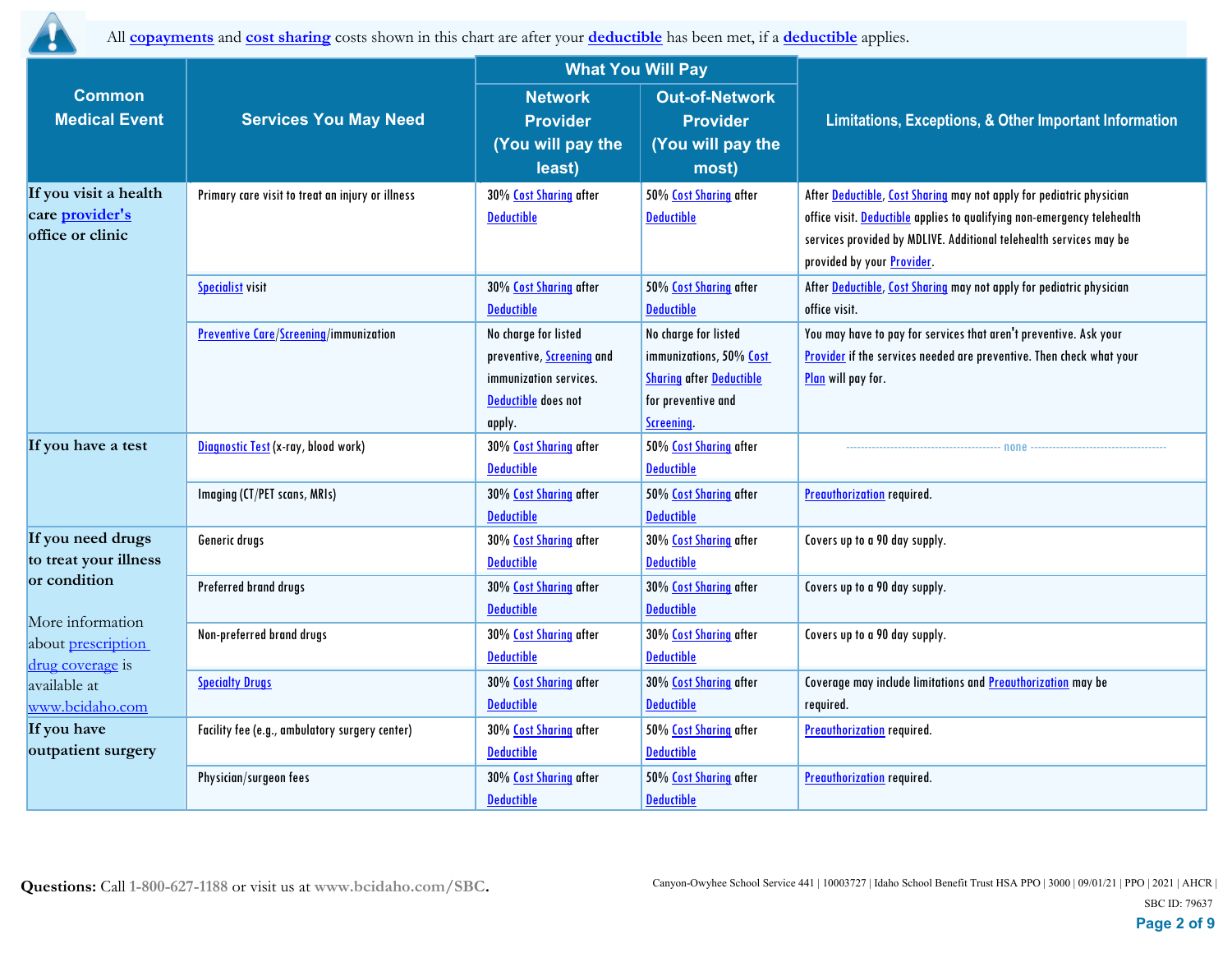|                                                                                       |                                                               |                                                                                            | <b>What You Will Pay</b>                                                                   |                                                                                                                                                                                                                                                                                                            |  |
|---------------------------------------------------------------------------------------|---------------------------------------------------------------|--------------------------------------------------------------------------------------------|--------------------------------------------------------------------------------------------|------------------------------------------------------------------------------------------------------------------------------------------------------------------------------------------------------------------------------------------------------------------------------------------------------------|--|
| <b>Common</b><br><b>Medical Event</b>                                                 | <b>Services You May Need</b>                                  | <b>Network</b><br><b>Provider</b><br>(You will pay the<br>least)                           | <b>Out-of-Network</b><br><b>Provider</b><br>(You will pay the<br>most)                     | Limitations, Exceptions, & Other Important Information                                                                                                                                                                                                                                                     |  |
| If you need<br>immediate medical<br>attention                                         | <b>Emergency Room Care</b>                                    | \$100 Copay/visit, 30%<br><b>Cost Sharing after</b><br><b>Deductible</b>                   | \$100 Copay/visit, 50%<br><b>Cost Sharing after</b><br><b>Deductible</b>                   | Out-of-Network services paid at In-Network if Emergency Medical<br><b>Condition. Copay waived if admitted.</b>                                                                                                                                                                                             |  |
|                                                                                       | <b>Emergency Medical Transportation</b><br><b>Urgent Care</b> | 30% Cost Sharing after<br><b>Deductible</b><br>30% Cost Sharing after<br><b>Deductible</b> | 50% Cost Sharing after<br><b>Deductible</b><br>50% Cost Sharing after<br><b>Deductible</b> | none non-<br>After Deductible, Cost Sharing may not apply for pediatric physician<br>office visit.                                                                                                                                                                                                         |  |
| If you have a<br>hospital stay                                                        | Facility fee (e.g., hospital room)<br>Physician/surgeon fee   | 30% Cost Sharing after<br><b>Deductible</b><br>30% Cost Sharing after<br><b>Deductible</b> | 50% Cost Sharing after<br><b>Deductible</b><br>50% Cost Sharing after<br><b>Deductible</b> | <b>Preauthorization</b> required.<br><b>Preauthorization</b> required.                                                                                                                                                                                                                                     |  |
| If you have mental<br>health, behavioral<br>health, or<br>substance abuse<br>services | <b>Outpatient services</b>                                    | 30% Cost Sharing after<br><b>Deductible</b>                                                | 50% Cost Sharing after<br><b>Deductible</b>                                                | After Deductible, Cost Sharing may not apply for pediatric outpatient<br>psychotherapy. Deductible applies to qualifying non-emergency<br>telehealth services provided by MDLIVE. Additional telehealth services<br>may be provided by your Provider. Contact BPA at 1-800-726-0003 for<br>EAP 1-4 Visits. |  |
|                                                                                       | Inpatient services                                            | 30% Cost Sharing after<br><b>Deductible</b>                                                | 50% Cost Sharing after<br><b>Deductible</b>                                                | <b>Preauthorization</b> required.                                                                                                                                                                                                                                                                          |  |
| If you are pregnant                                                                   | <b>Office Visits</b>                                          | 30% Cost Sharing after<br><b>Deductible</b>                                                | 50% Cost Sharing after<br><b>Deductible</b>                                                | For pregnancy services, Cost Sharing does not apply to certain<br>Preventive Services. Depending on the type of services, a Copay, Cost<br><b>Sharing or Deductible</b> may apply. Maternity care may include tests and<br>services described elsewhere in the SBC (i.e. ultrasound).                      |  |
|                                                                                       | Childbirth/delivery professional services                     | 30% Cost Sharing after<br><b>Deductible</b>                                                | 50% Cost Sharing after<br><b>Deductible</b>                                                |                                                                                                                                                                                                                                                                                                            |  |
|                                                                                       | Childbirth/delivery facility services                         | 30% Cost Sharing after<br><b>Deductible</b>                                                | 50% Cost Sharing after<br><b>Deductible</b>                                                |                                                                                                                                                                                                                                                                                                            |  |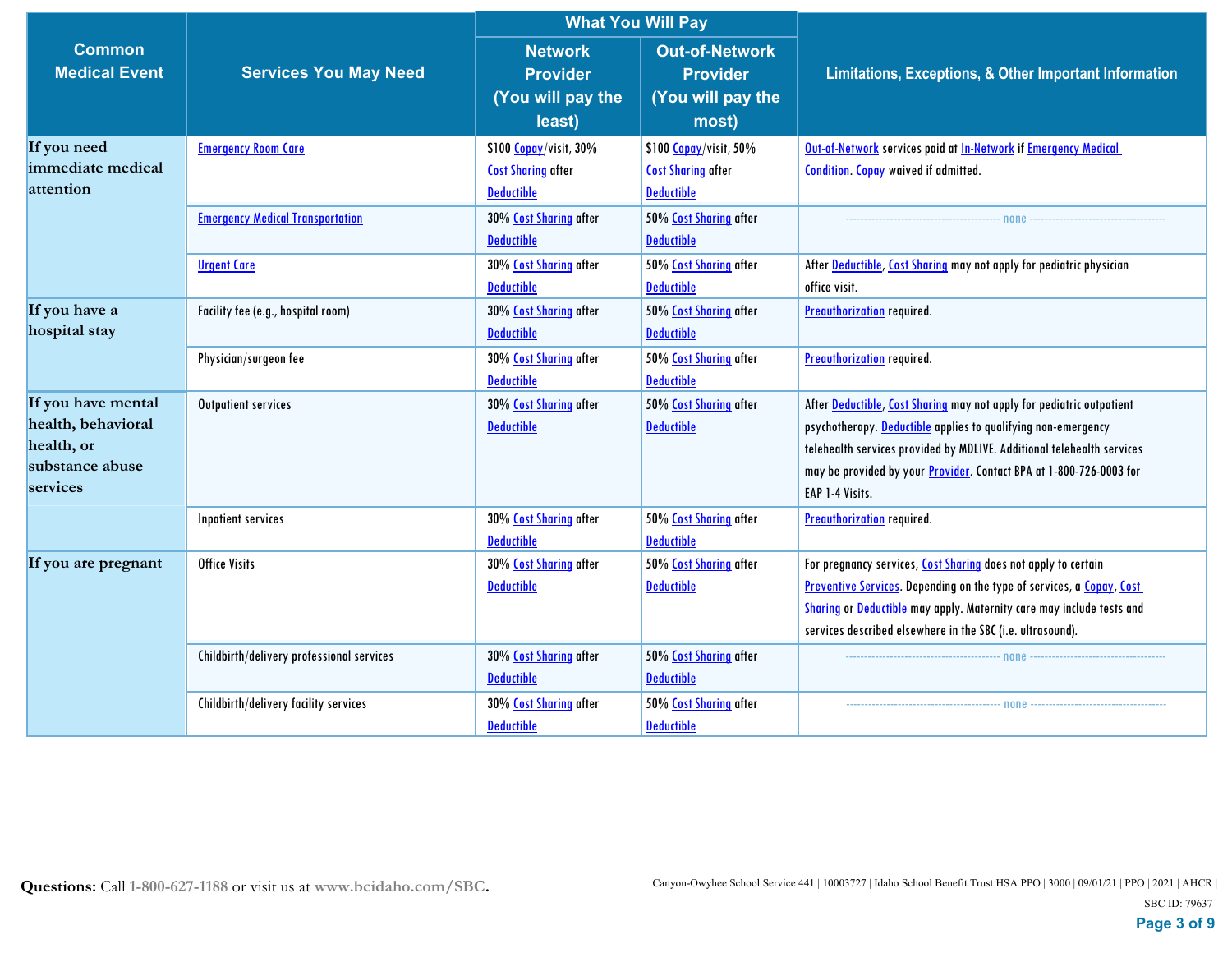|                                           |                                  | <b>What You Will Pay</b>                                         |                                                                        |                                                                                                                                                               |  |
|-------------------------------------------|----------------------------------|------------------------------------------------------------------|------------------------------------------------------------------------|---------------------------------------------------------------------------------------------------------------------------------------------------------------|--|
| <b>Common</b><br><b>Medical Event</b>     | <b>Services You May Need</b>     | <b>Network</b><br><b>Provider</b><br>(You will pay the<br>least) | <b>Out-of-Network</b><br><b>Provider</b><br>(You will pay the<br>most) | Limitations, Exceptions, & Other Important Information                                                                                                        |  |
| If you need help<br>recovering or have    | <b>Home Health Care</b>          | 30% Cost Sharing after<br><b>Deductible</b>                      | 50% Cost Sharing after<br><b>Deductible</b>                            | <b>Preauthorization</b> required.                                                                                                                             |  |
| other special<br>health needs             | <b>ReHabilitation Services</b>   | 30% Cost Sharing after<br><b>Deductible</b>                      | 50% Cost Sharing after<br><b>Deductible</b>                            | Coverage is limited to 20 visit annual max for outpatient physical,<br>speech and occupational; 36 visit annual max for outpatient cardiac<br>rehabilitation. |  |
|                                           | <b>Habilitation Services</b>     | 30% Cost Sharing after<br><b>Deductible</b>                      | 50% Cost Sharing after<br><b>Deductible</b>                            | Coverage is limited to 20 visit annual max for outpatient physical,<br>speech and occupational.                                                               |  |
|                                           | <b>Skilled Nursing Care</b>      | 30% Cost Sharing after<br><b>Deductible</b>                      | 50% Cost Sharing after<br><b>Deductible</b>                            | Coverage is limited to 30 day annual max.                                                                                                                     |  |
|                                           | <b>Durable Medical Equipment</b> | 30% Cost Sharing after<br><b>Deductible</b>                      | 50% Cost Sharing after<br><b>Deductible</b>                            | <b>Preauthorization</b> required.                                                                                                                             |  |
|                                           | <b>Hospice Services</b>          | No charge after<br><b>Deductible</b>                             | 50% Cost Sharing after<br><b>Deductible</b>                            |                                                                                                                                                               |  |
| If your child needs<br>dental or eye care | Children's eye exam              | Not covered                                                      | Not covered                                                            | none                                                                                                                                                          |  |
|                                           | Children's glasses               | Not covered                                                      | Not covered                                                            |                                                                                                                                                               |  |
|                                           | Children's dental check-up       | Not covered                                                      | Not covered                                                            |                                                                                                                                                               |  |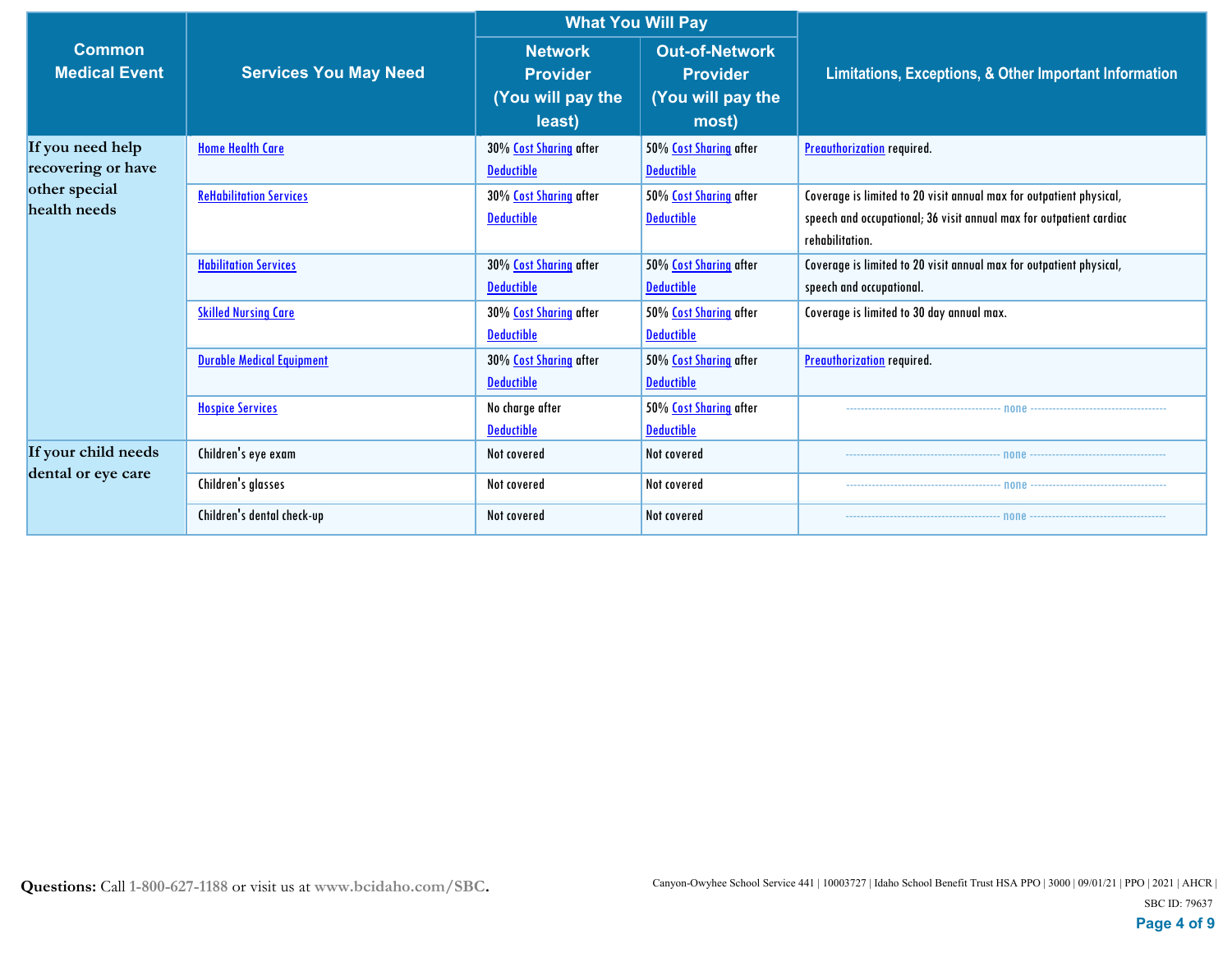# **Excluded Services & Other Covered Services:**

| Services Your <b>Plan</b> Generally Does NOT Cover (Check your policy or plan document for more information and a list of other excluded |  |                          |  |  |  |
|------------------------------------------------------------------------------------------------------------------------------------------|--|--------------------------|--|--|--|
| services.)                                                                                                                               |  |                          |  |  |  |
| Acupuncture                                                                                                                              |  | Private-duty nursing     |  |  |  |
| <b>Bariatric surgery</b>                                                                                                                 |  | Routine eye care (Adult) |  |  |  |
| Cosmetic surgery                                                                                                                         |  | Routine foot care        |  |  |  |
| Dental care (Adult)                                                                                                                      |  | Weight loss programs     |  |  |  |
| Dental check-up (Child)                                                                                                                  |  |                          |  |  |  |
| Eye exam (Child)                                                                                                                         |  |                          |  |  |  |
| Glasses (Child)                                                                                                                          |  |                          |  |  |  |
| <b>Hearing</b> aids                                                                                                                      |  |                          |  |  |  |
| Infertility treatment                                                                                                                    |  |                          |  |  |  |
| Long-term care                                                                                                                           |  |                          |  |  |  |
|                                                                                                                                          |  |                          |  |  |  |
| Other Covered Services (Limitations may apply to these services. This isn't a complete list. Please see your plan document.)             |  |                          |  |  |  |

- Chiropractic care
- Non-emergency care when traveling outside the U.S. •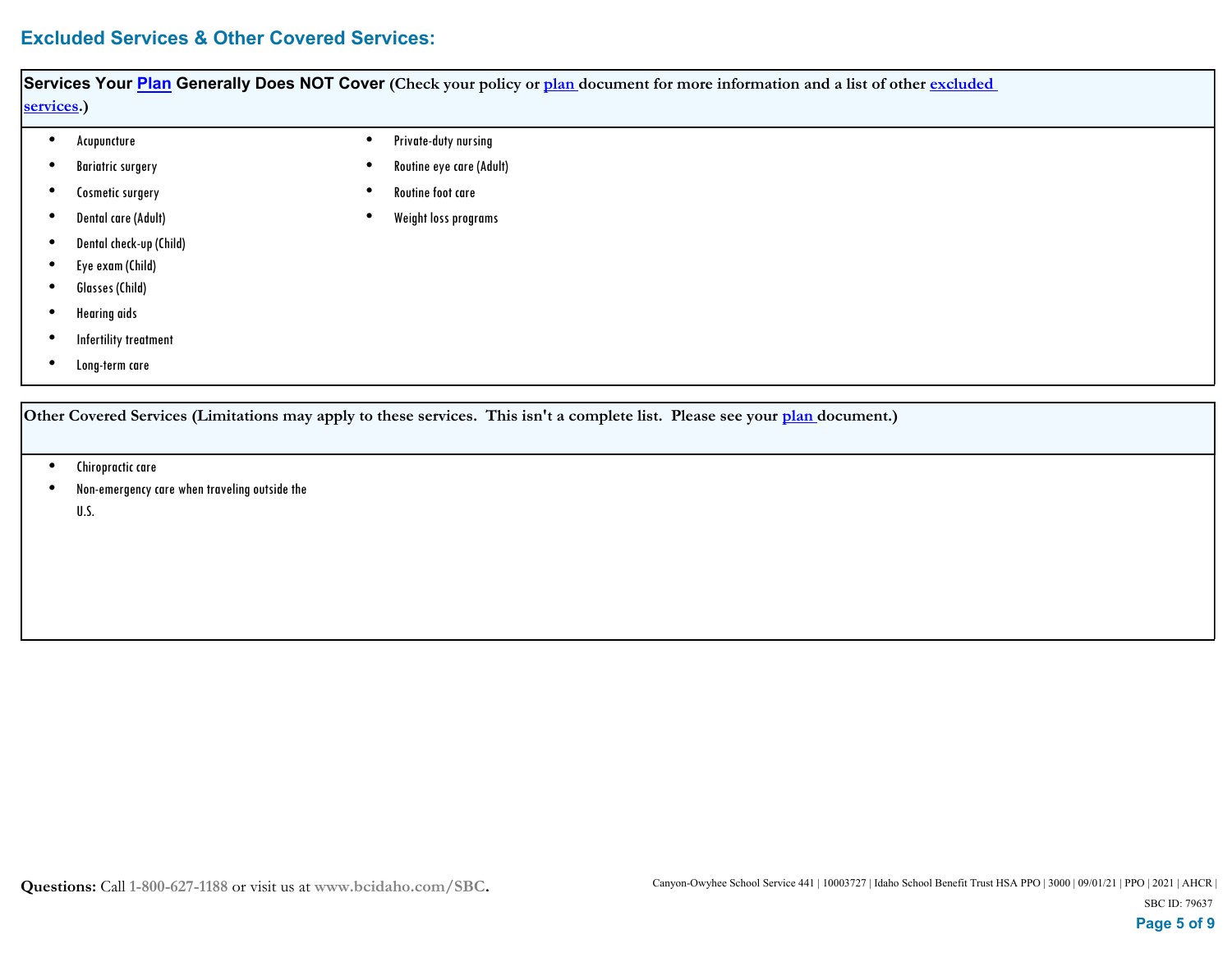# **Your Rights to Continue Coverage:**

#### **\*\* Group health coverage -**

 There are agencies that can help if you want to continue coverage after it ends. The contact information for those agencies is: Department of Labor's Employee Benefits Security Administration at 1-866-4444-EBSA(3272) or www.dol.gov/ebsa/healthreform or the Department of Health and Human Services, Center for Consumer Information and Insurance Oversight, at 1-877-267-2323 x61565 or www.cciio.cms.gov. Other coverage options may be available to you too, including buying individual insurance through Your Health Idaho. For more information about Your Health Iadho, visit www.YourHealthIdaho.org or call 1-855-944-3246.

### **Your Grievance and Appeals Rights:**

There are agencies that can help if you have a complaint against your plan for a denial of claim. This complaint is called a grievance or appeal. For more information about your rights, look at the explanation of benefits you will receive for that medical *claim*. Your plan documents also provide complete information. To submit a claim, appeal, or a grievance for any reason to your plan. For more information about your rights, this notice, or assistance, contact:

 For any inital questions concerning a claim, or to appeal a claim or benefit decision, please contact Customer Service at 1-208-331-7347 Or 1-800-627-1188, www.bcidaho.com or at P.O. Box 7408, Boise, ID 83707.

 If your plan is subject to ERISA, you may contact the Department of Labor's Employee Benefits Security Administration at 1-866-444-EBSA or www.dol.gov/ebsa/healthreform.

 If your plan Is fully insured or self-funded and subject to the Idaho Insurance Code, you may also receive assistance from the Idaho Department of Insurance at 1-800-721-3272 or www.DOI.Idaho.gov

## **Does this plan provide Minimum Essential Coverage? Yes.**

Minimum Essential Coverage generally includes plans, health insurance available through the Marketplace or other individual market policies, Medicare, Medicaid, CHIP, TRICARE, and certain other coverage. If you are eligible for certain types of Minimum Essential Coverage, you may not be eligible for the premium tax credit.

### **Does this plan meet the Minimum Value Standards? Yes.**

If your plan doesn't meet the Minimum Value Standards, you may be eligible for a premium tax credit to help you pay for a plan through the Marketplace.

*To see examples of how this* **plan** *might cover costs for a sample medical situation, see the next section.*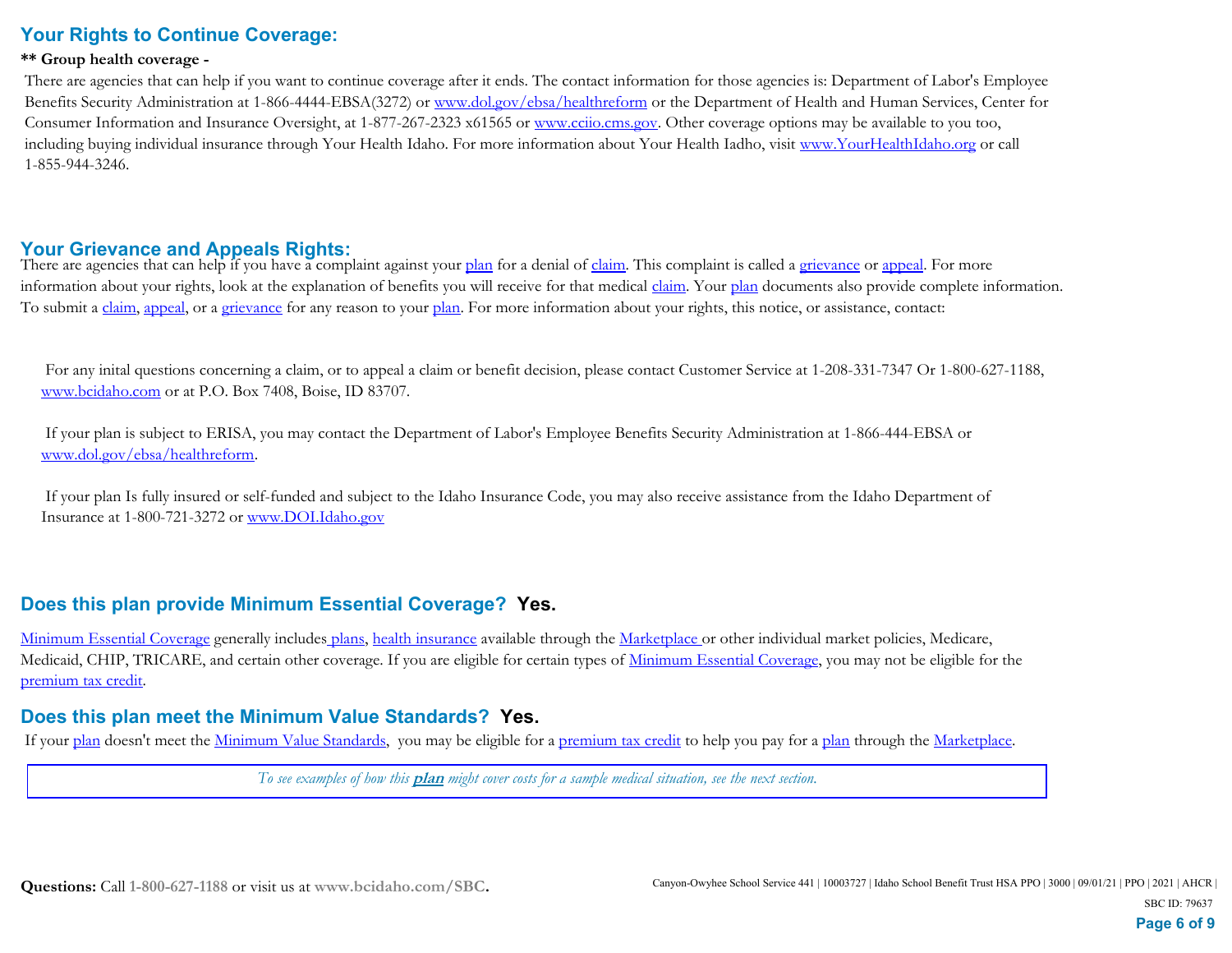#### **About these Coverage Examples:**



**This is not a cost estimator.** Treatments shown are just examples of how this plan might cover medical care. Your actual costs will be different depending on the actual care you receive, the prices your providers charge, and many other factors. Focus on the cost sharing amounts (deductibles, copayments and cost sharing) and excluded services under the plan. Use this information to compare the portion of costs you might pay under different health plans. Please note these coverage examples are based on self-only coverage.

| Peg is Having a Baby                                               |         |  |
|--------------------------------------------------------------------|---------|--|
| (9 months of in-network pre-natal care and a<br>hospital delivery) |         |  |
| The plan's overall deductible                                      | \$3,000 |  |
| ■ Specialist cost sharing                                          | 30%     |  |
| ■ Hospital (facility) cost sharing                                 | 30%     |  |
| Other cost sharing                                                 | 30%     |  |

### **This EXAMPLE event includes services like:**

**Specialist** office visits (*prenatal care)* Childbirth/Delivery Professional Services Childbirth/Delivery Facility Services **Diagnostic tests** (*ultrasounds and blood work)* **Specialist** visit *(anesthesia)* 

### **In this example, Peg would pay:**

| <b>Cost Sharing</b>        |         | <b>Cost Sharing</b>        |         |                    |
|----------------------------|---------|----------------------------|---------|--------------------|
| <b>Deductibles</b>         | \$3,000 | <b>Deductibles</b>         | \$3,000 | <b>Deductibles</b> |
| <b>Copayments</b>          | \$0     | <b>Copayments</b>          | \$0     | <b>Copayments</b>  |
| cost sharing               | \$2,800 | cost sharing               | \$540   | cost sharing       |
| <b>What isn't Covered</b>  |         | What isn't Covered         |         |                    |
| Limits or exclusions       | \$60    | Limits or exclusions       | \$20    | Limits or exc      |
| The total Peg would pay is | \$5,860 | The total Joe would pay is | \$3,560 | The total M        |

**Total Example Cost \$12,690** 

| <b>Managing Joe's type 2 Diabetes</b>         |         |
|-----------------------------------------------|---------|
| (a year of routine in-network care of a well- |         |
| controlled condition)                         |         |
| ■ The plan's overall deductible               | \$3,000 |
| ■ Specialist cost sharing                     | 30%     |
| ■ Hospital (facility) cost sharing            | 30%     |
| Other cost sharing                            | 30%     |
|                                               |         |
| This EXAMPLE event includes services like:    |         |
| ┱.                                            |         |

# **Primary care physician** office visits (*including disease education*) **Diagnostic tests** (*blood work*) **Prescription drugs Durable medical equipment** (*glucose meter*)

# Total Example Cost \$5,830 **In this example, Joe would pay: Deductibles Copayments Cost Sharing What isn't Covered** Limits or exclusions \$3,000 \$0 **cost sharing** \$540

**Mia's Simple Fracture**

| (in-network emergency room visit and follow up |         |  |
|------------------------------------------------|---------|--|
| care)                                          |         |  |
| ■ The plan's overall deductible                | \$3,000 |  |
| ■ Specialist cost sharing                      | 30%     |  |
| ■ Hospital (facility) cost sharing             | 30%     |  |
| Other cost sharing                             | 30%     |  |

| This EXAMPLE event includes services like:                 |
|------------------------------------------------------------|
| <b>Emergency room care</b> (including medical supplies)    |
| <b>Diagnostic test</b> $(x-ray)$                           |
| <b>Durable medical equipment</b> (crutches)                |
| <b>Rehabilitation services</b> ( <i>physical therapy</i> ) |
|                                                            |

| \$12,690 | <b>Total Example Cost</b>       | \$5,830 | <b>Total Example Cost</b>       | \$2,800 |  |
|----------|---------------------------------|---------|---------------------------------|---------|--|
|          | In this example, Joe would pay: |         | In this example, Mia would pay: |         |  |
|          | <b>Cost Sharing</b>             |         | <b>Cost Sharing</b>             |         |  |
| \$3,000  | <b>Deductibles</b>              | \$3,000 | <b>Deductibles</b>              | \$2,700 |  |
| \$0      | <b>Copayments</b>               | \$0     | <b>Copayments</b>               | \$100   |  |
| \$2,800  | cost sharing                    | \$540   | cost sharing                    | \$0     |  |
|          | <b>What isn't Covered</b>       |         | What isn't Covered              |         |  |
| \$60     | Limits or exclusions            | \$20    | Limits or exclusions            | \$0     |  |
| \$5,860  | The total Joe would pay is      | \$3,560 | The total Mia would pay is      | \$2,800 |  |

The **plan** would be responsible for the other costs of these EXAMPLE covered services.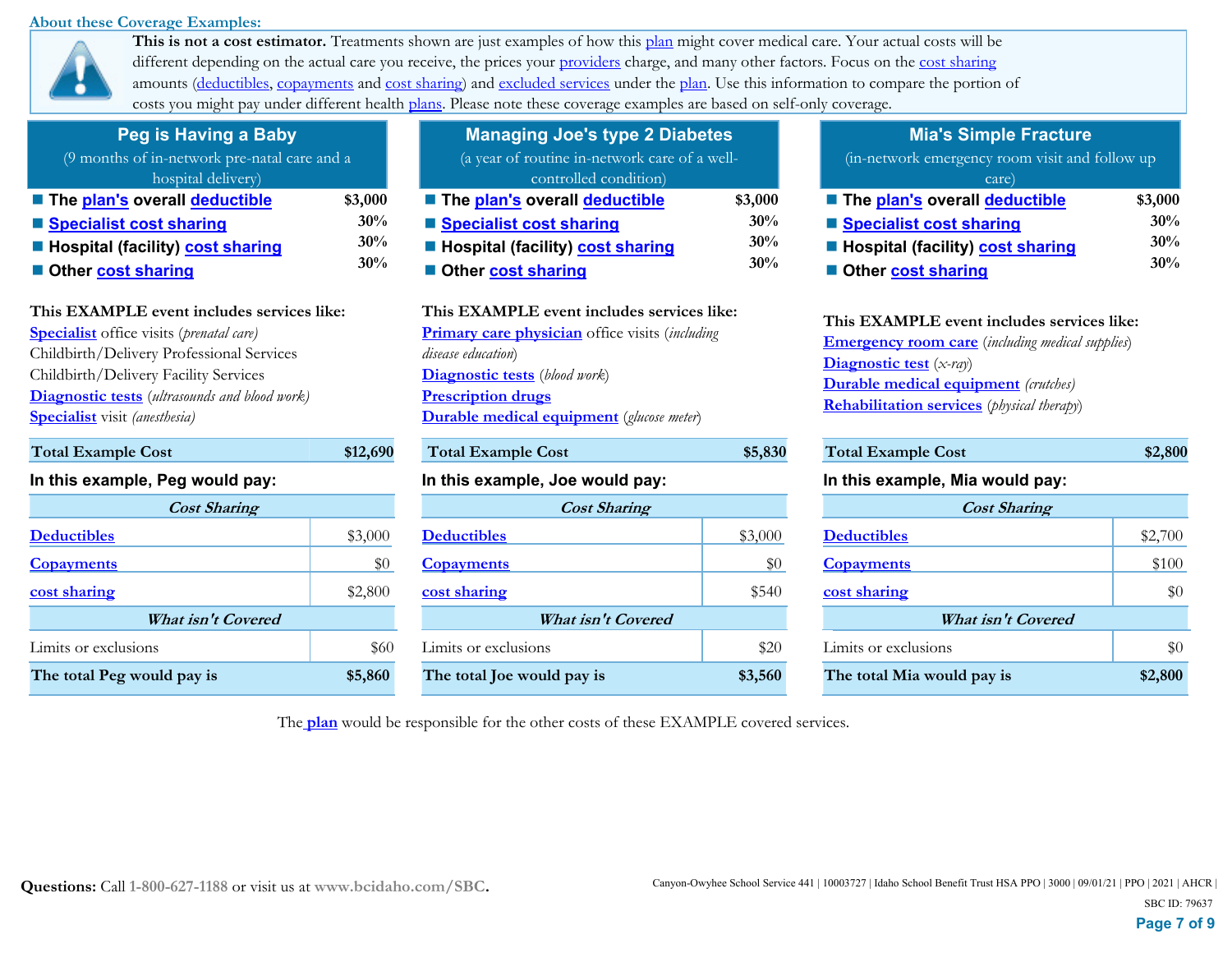### **DISCRIMINATION IS AGAINST THE LAW**

Blue Cross of Idaho and Blue Cross of Idaho Care Plus, Inc., (collectively referred to as Blue Cross of Idaho) complies with applicable Federal civil rights laws and does not discriminate on the basis of race, color, national origin, age, disability or sex. Blue Cross of Idaho does not exclude people or treat them differently because of race, color, national origin, age, disability or sex.

Blue Cross of Idaho:

- Provides free aids and services to people with disabilities to communicate effectively with us, such as:
	- o Qualified sign language interpreters
	- o Written information in other formats (large print, audio, accessible electronic formats, other formats)
- Provides free language services to people whose primary language is not English, such as:
	- o Qualified interpreters
	- o Information written in other languages

If you need these services, contact Blue Cross of Idaho Customer Service Department. Call 1-800-627-1188 (TTY: 711), or call the customer service phone number on the back of your card. If you believe that Blue Cross of Idaho has failed to provide these services or discriminated in another way on the basis of race, color, national origin, age, disability or sex, you can file a grievance with Blue Cross of Idaho's Grievances and Appeals Department at:

Manager, Grievances and Appeals 3000 E. Pine Ave., Meridian, ID 83642 Telephone: 1-800-274-4018 Fax: 208-331-7493 Email: grievances&appeals@bcidaho.com TTY: 711

You can file a grievance in person or by mail, fax, or email. If you need help filing a grievance, our Grievances and Appeals team is available to help you. You can also file a civil rights complaint with the U.S. Department of Health and Human Services, Office for Civil Rights electronically through the Office for Civil Rights Complaint Portal, available at *https://ocrportal.hhs.gov/ocr/portal/lobby.*

*jsf*, or by mail or phone at: U.S. Department of Health and Human Services, 200 Independence Avenue SW., Room 509F, HHH Building, Washington, DC 20201, 1-800-368-1019, 800-537-7697 (TTY). Complaint forms are available at *<http://www.hhs.gov/ocr/office/file/index.html>*